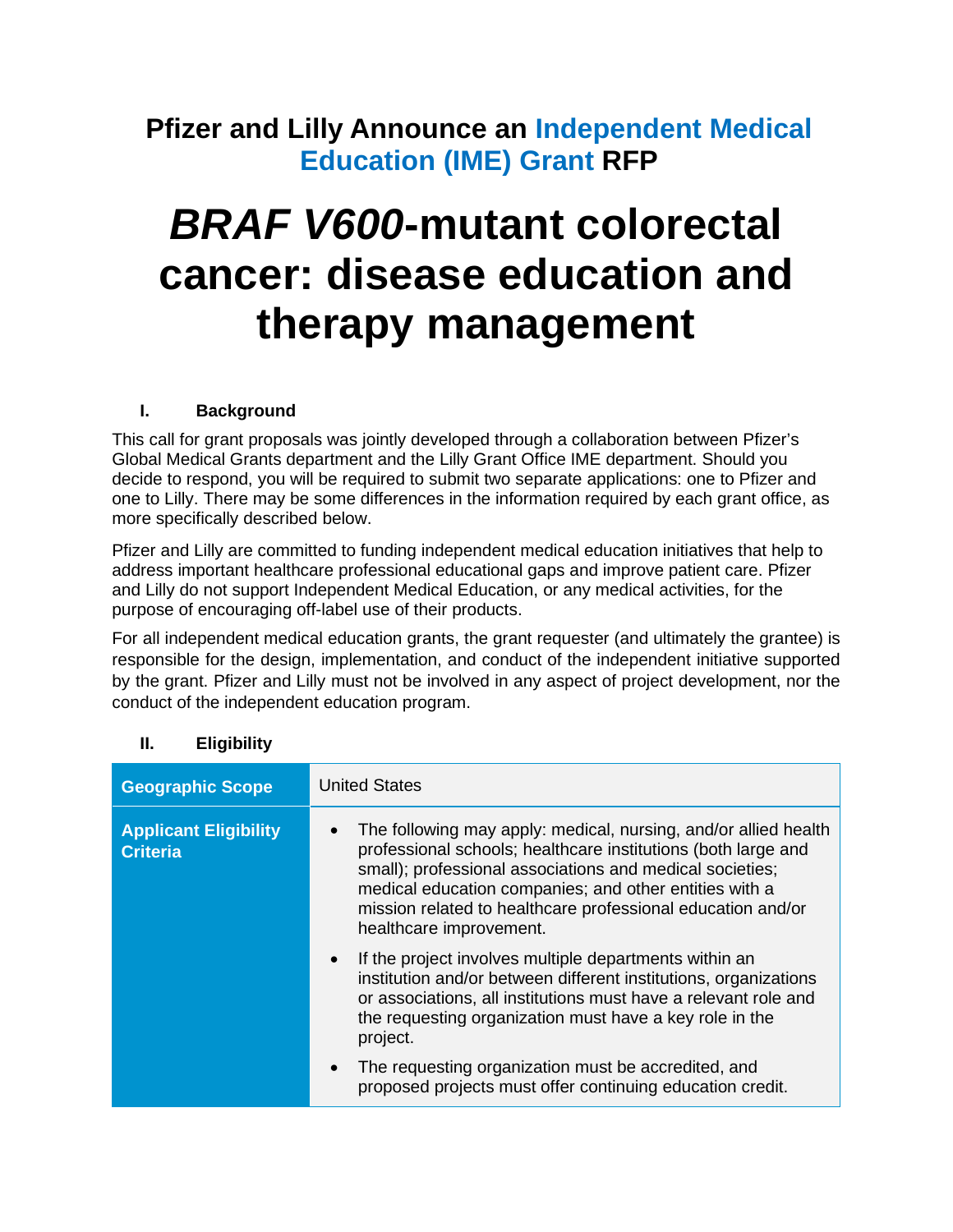# **III. Requirements**

| <b>Date RFP Issued</b>                                                                         | 14 January 2022                                                                                                                                                                                                                                 |
|------------------------------------------------------------------------------------------------|-------------------------------------------------------------------------------------------------------------------------------------------------------------------------------------------------------------------------------------------------|
| <b>Clinical Area</b>                                                                           | Oncology - Colorectal Cancer - BRAF                                                                                                                                                                                                             |
| <b>General Area of</b><br><b>Interest for this RFP</b>                                         | Currently, determination of tumor gene status for KRAS/NRAS and<br>BRAF mutations, as well as HER2 amplifications and MSI/MMR status<br>(if not previously done), are recommended for patients with metastatic<br>colorectal cancer (mCRC). $1$ |
|                                                                                                | Despite this, rates of BRAF testing in patients with mCRC in the<br>United States remain suboptimal. <sup>2</sup>                                                                                                                               |
|                                                                                                | To address this gap in the use of evidence-based patient care, Pfizer<br>and Lilly aim to support educational activities related to the BRAF<br>V600-mutant mCRC disease state, tailored to community practices.                                |
|                                                                                                | Projects that will be considered for Pfizer and Lilly support will focus<br>on educating those involved in both the diagnosis and treatment of<br>patients with mCRC, specifically with regard to:                                              |
|                                                                                                | Incidence and prognosis of BRAF V600-mutant mCRC and its<br>$\bullet$<br>relevance to other clinical features, e.g., histology, sidedness                                                                                                       |
|                                                                                                | The need for biomarker testing in metastatic CRC<br>$\bullet$                                                                                                                                                                                   |
|                                                                                                | Treatment selection and sequencing for this patient population                                                                                                                                                                                  |
|                                                                                                | Safe and appropriate use of therapy, including dosing and<br>management of side effects                                                                                                                                                         |
|                                                                                                | It is not our intent to support clinical research projects. Projects<br>evaluating the efficacy of therapeutic or diagnostic agents will not be<br>considered.                                                                                  |
| <b>Target Audience</b>                                                                         | Medical oncologists, pathologists, gastrointestinal surgeons, nurses,<br>nurse navigators, and clinical trial coordinators                                                                                                                      |
|                                                                                                | Note: Educational programs readily available to community<br>$\bullet$<br>cancer center practitioners and staff will be given priority.                                                                                                         |
| <b>Expected</b><br><b>Approximate</b><br><b>Monetary Range of</b><br><b>Grant Applications</b> | The estimated total available budget related to this RFP is<br>\$300,000. Requests for reduced amounts will be considered for<br>smaller scale projects.                                                                                        |
| <b>Key Dates</b>                                                                               | RFP release date: 14 January 2022                                                                                                                                                                                                               |
|                                                                                                | Grant Application due date: 18 February 2022                                                                                                                                                                                                    |
|                                                                                                | Please note the deadline is 23:59 Eastern Standard Time (i.e., New<br>York, GMT -5).                                                                                                                                                            |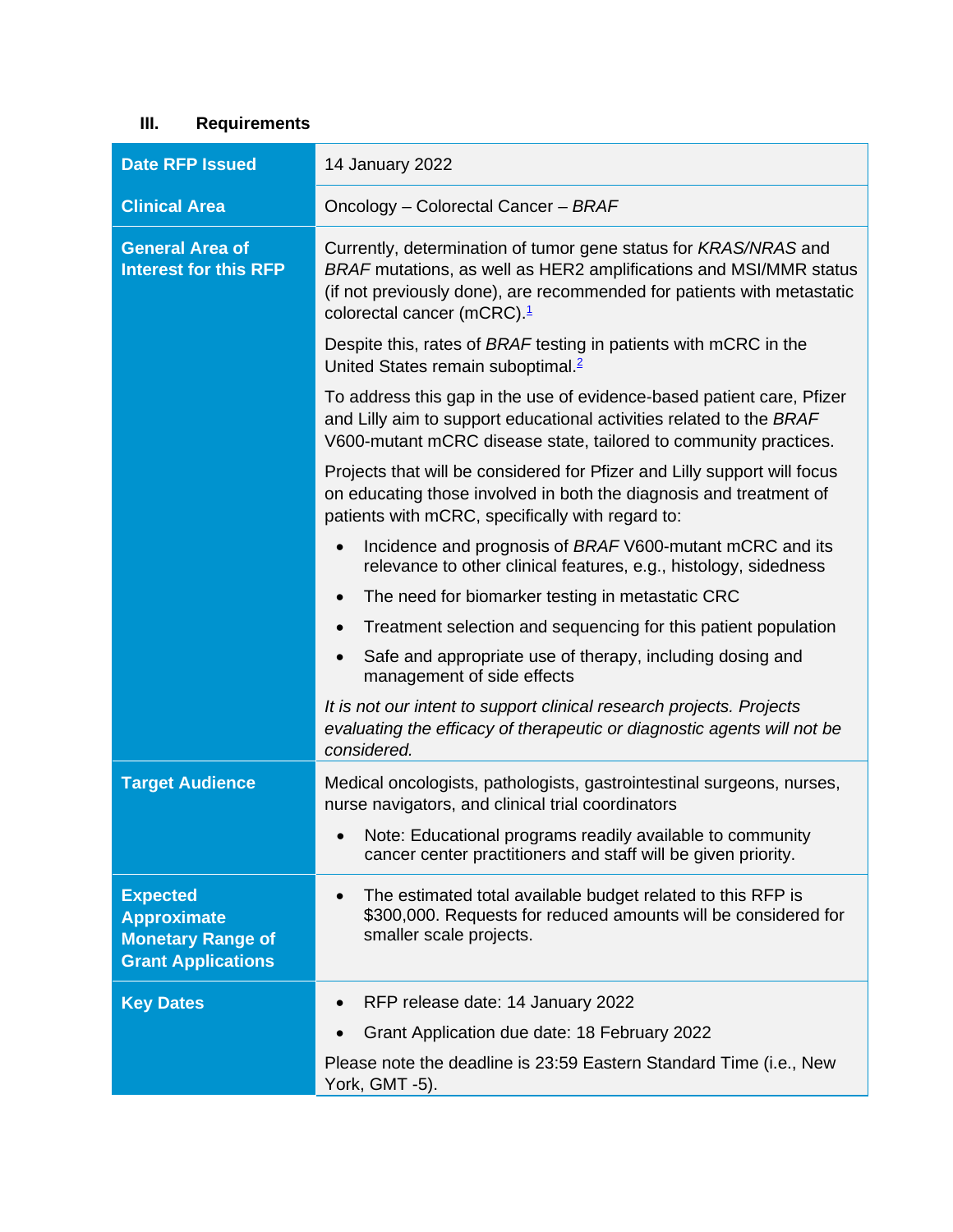|                      | Anticipated Grant Award Notification Date: 18 March 2022<br>$\bullet$                                                                                                                                                                                                                                                         |
|----------------------|-------------------------------------------------------------------------------------------------------------------------------------------------------------------------------------------------------------------------------------------------------------------------------------------------------------------------------|
|                      | Grants will be distributed following fully executed agreements<br>$\bullet$<br>with both Pfizer and Lilly.                                                                                                                                                                                                                    |
|                      | Anticipated Project Start and End Dates:<br>$\bullet$                                                                                                                                                                                                                                                                         |
|                      | Projects may start as early as 01 April 2022, so long as<br>$\circ$<br>fully executed contracts are in place with both Pfizer<br>and Lilly.                                                                                                                                                                                   |
|                      | While project completion dates may vary, (for example,<br>$\circ$<br>if there is an enduring content component), the<br>completion date for the primary activity should be no<br>later than 01 November 2022.                                                                                                                 |
| <b>How to Submit</b> | Please submit the same proposal to both the Pfizer and Lilly<br>Grant offices – see Appendix A for further detail on submission<br>content.                                                                                                                                                                                   |
|                      | For Pfizer:                                                                                                                                                                                                                                                                                                                   |
|                      | Please go to www.cybergrants.com/pfizer/knowledge and sign in.<br>$\bullet$<br>First-time users should click "Create your password". [Note: there<br>are individual portals for each grant application type (e.g.,<br>knowledge, LOI, research full proposal, and QI full proposal).<br>Please be sure to use the URL above.] |
|                      | Click the "Start A New Independent Medical Education<br>$\bullet$<br>Application" button.                                                                                                                                                                                                                                     |
|                      | In the application:<br>$\bullet$                                                                                                                                                                                                                                                                                              |
|                      | For the question "What type of request are you<br>$\circ$<br>submitting?" select Response to a Request for<br>Proposal (RFP)                                                                                                                                                                                                  |
|                      | For the question "Are you replying to a Request for<br>$\circ$<br>Proposal (RFP) as part of the Competitive Grant<br>Program?" select Yes                                                                                                                                                                                     |
|                      | Select the following Competitive Grant Program Name:<br>$\circ$<br>"2021 ONC US: BRAF-mutant CRC disease ed"                                                                                                                                                                                                                  |
|                      | Select the following Primary Area of Interest: Oncology<br>$\circ$<br>- Gastrointestinal                                                                                                                                                                                                                                      |
|                      | Complete all required sections of the online application and<br>upload your project proposal (see Appendix) in the General RFP<br>Submission field.                                                                                                                                                                           |
|                      | If you encounter any technical difficulties with the website, please<br>click the "Technical Questions" link at the bottom of the page.                                                                                                                                                                                       |
|                      |                                                                                                                                                                                                                                                                                                                               |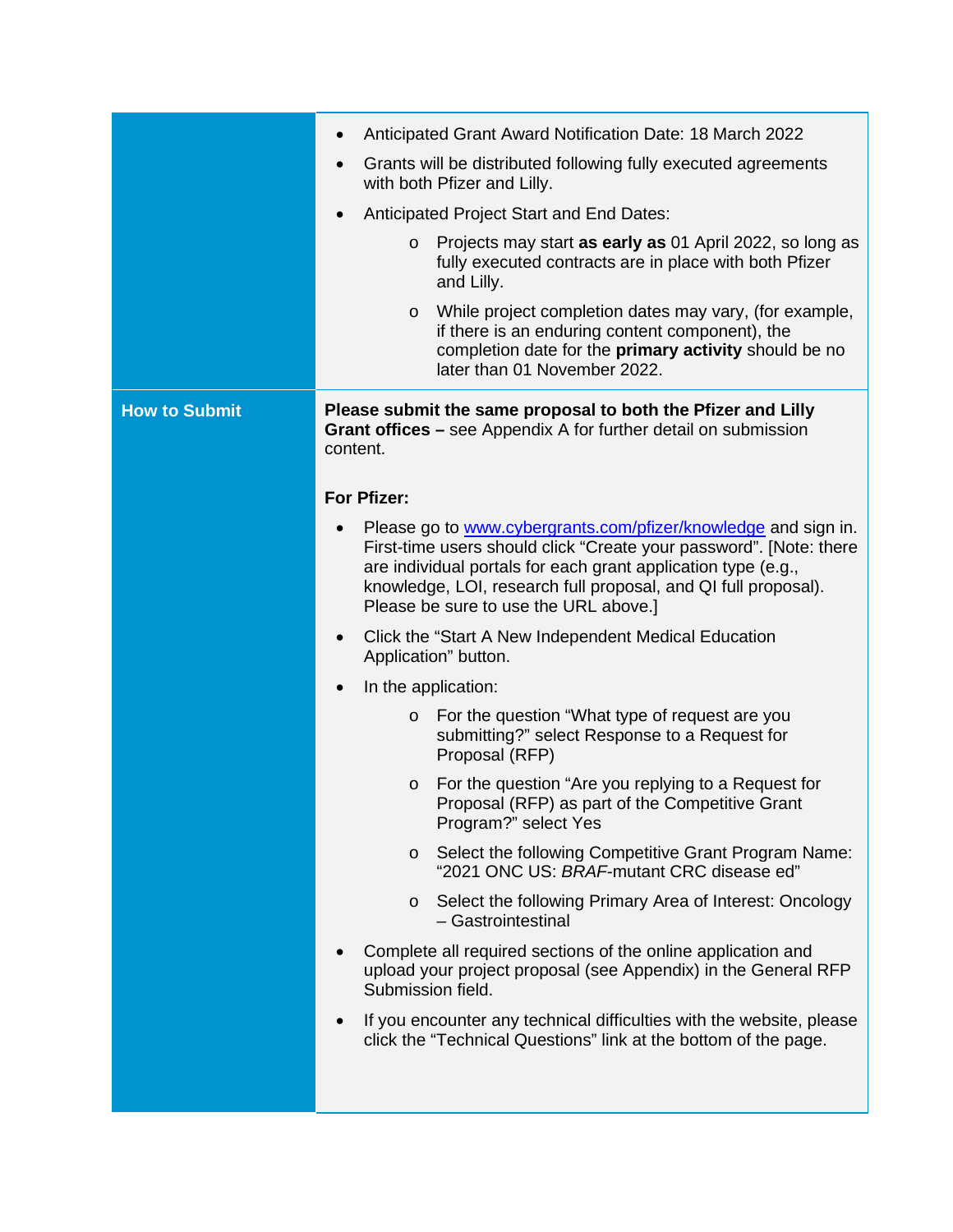|                                                                           | For Lilly:                                                                                                                                                                                                                                          |
|---------------------------------------------------------------------------|-----------------------------------------------------------------------------------------------------------------------------------------------------------------------------------------------------------------------------------------------------|
|                                                                           | When submitting your proposal, you must include "RFP: [title of<br>program]" in your grant submission.                                                                                                                                              |
|                                                                           | All responses to this RFP are to be submitted online through the<br>Lilly Grant Office grant application system at<br>https://portal.lillygrantoffice.com                                                                                           |
|                                                                           | <b>IMPORTANT:</b> Be advised applications submitted after the due date<br>will not be evaluated.                                                                                                                                                    |
| <b>Questions</b>                                                          | Questions may be submitted to both Pfizer Grant Office (email the<br>Grant Officer, jennifer.schreiber@pfizer.com, with the subject line<br>"2021 ONC US: BRAF-mutant CRC disease ed") AND the Lilly Grant<br>Office at lillygrantoffice@lilly.com. |
| <b>Review and Approval</b><br><b>Process</b>                              | Grant requests received in response to a general RFP will be jointly<br>reviewed by Pfizer and Lilly to make final grant decisions.                                                                                                                 |
| <b>Mechanism by which</b><br><b>Applicants will be</b><br><b>Notified</b> | Upon evaluation and assessment by Pfizer and Lilly, the requestor will<br>be notified according to each company's policy:<br>For Pfizer:                                                                                                            |
|                                                                           | Emails will be automatically issued from the Pfizer grants<br>system notifying the requester of either an approval or decline.<br>For Lilly:                                                                                                        |
|                                                                           | An email will be sent notifying the requestor of an approval. If the<br>response to the RFP is declined, this will be viewable in the Lilly<br>grants portal.                                                                                       |
|                                                                           | Applicants may be asked for additional clarification during the review<br>period.                                                                                                                                                                   |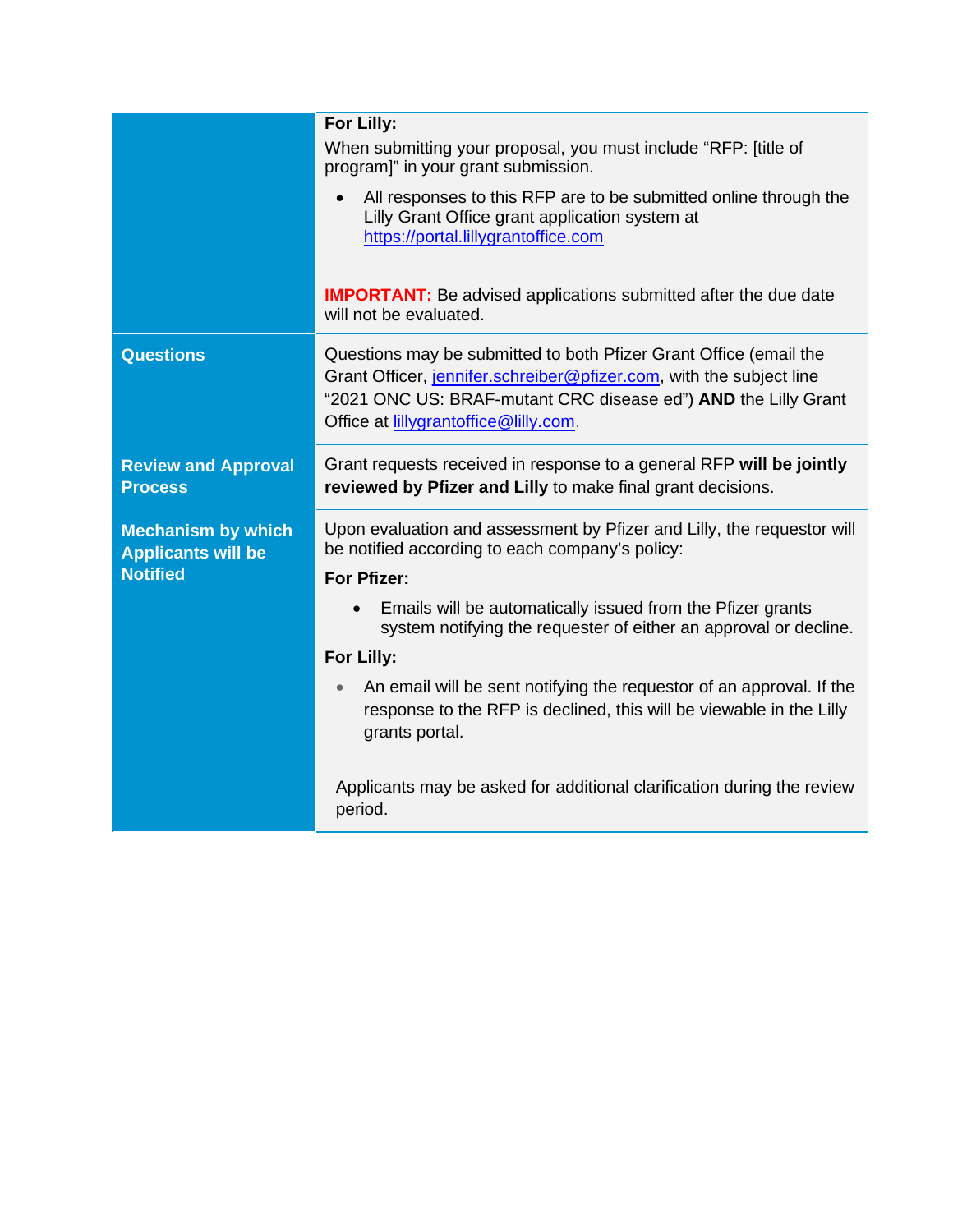# **References**

- 1. National Comprehensive Cancer Network. Colon Cancer (Version 3.2021). [https://www.nccn.org/professionals/physician\\_gls/pdf/colon.pdf. Accessed](https://www.nccn.org/professionals/physician_gls/pdf/colon.pdf.%20Accessed%2004%20November%202021) 04 November [2021.](https://www.nccn.org/professionals/physician_gls/pdf/colon.pdf.%20Accessed%2004%20November%202021)
- 2. Assessing the Status of Biomarker Testing in Metastatic Colorectal Cancer and the Challenges Faced by Community Cancer Care Teams: Survey Results. [http://accc](http://accc-cancer.org/colorectal-survey-summary)[cancer.org/colorectal-survey-summary](http://accc-cancer.org/colorectal-survey-summary)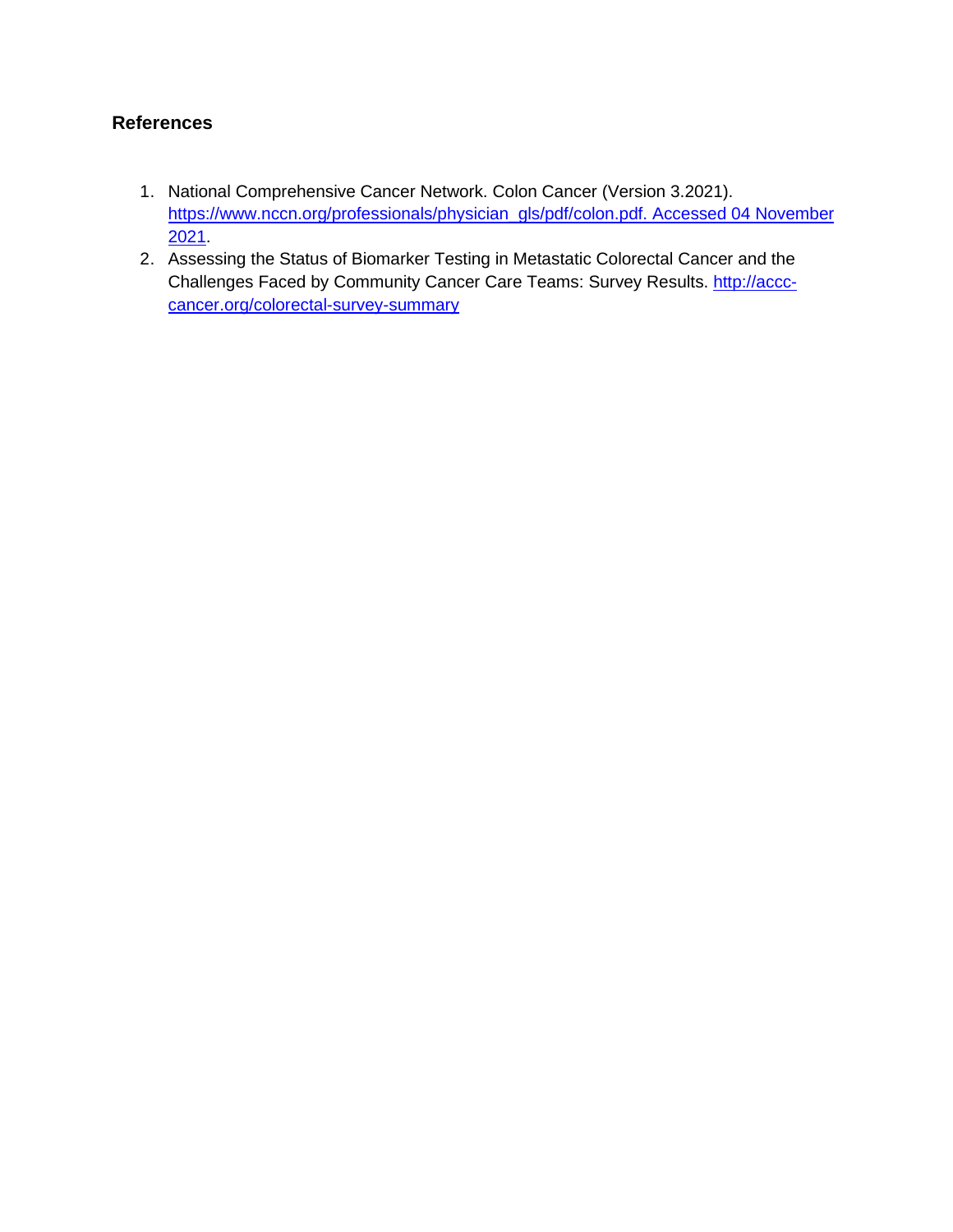### **Appendix A**

#### **Project Description**

**Project Proposals should be single-spaced using Calibri 12-point font and 1-inch margins. Note there is a 15-page limit exclusive of references. Please include the following:**

| <b>Goals and Objectives</b>                 | Briefly state the overall goal of the project.<br>$\bullet$<br>List the objectives you plan to meet with your project, in terms<br>of learning and expected outcomes.                                                                                                                                                                                                                                                                                                                                                                                                                                                                                                                              |
|---------------------------------------------|----------------------------------------------------------------------------------------------------------------------------------------------------------------------------------------------------------------------------------------------------------------------------------------------------------------------------------------------------------------------------------------------------------------------------------------------------------------------------------------------------------------------------------------------------------------------------------------------------------------------------------------------------------------------------------------------------|
| <b>Needs Assessment</b><br>for the Project  | Include a description of your organization's needs assessment<br>for this proposed project which may include a quantitative<br>baseline data summary, initial metrics, or a project starting<br>point (please cite data on gap analyses or relevant patient<br>data that informs the stated objectives) in your target area.                                                                                                                                                                                                                                                                                                                                                                       |
| <b>Target Audience</b>                      | Describe the primary audience(s) targeted for this project.<br>Indicate whom you believe will directly benefit from the project<br>outcomes. Describe the overall population size as well as the<br>size of your sample population.                                                                                                                                                                                                                                                                                                                                                                                                                                                                |
| <b>Project Design and</b><br><b>Methods</b> | Describe the planned project, the educational approach, and<br>the way the planned methods address the established need.                                                                                                                                                                                                                                                                                                                                                                                                                                                                                                                                                                           |
| <b>Innovation</b>                           | Explain what measures you have taken to assure that this<br>project is original and does not duplicate other projects or<br>materials already developed. Describe how this project builds<br>upon existing work, pilot projects, or ongoing projects<br>developed either by your institution or other institutions.                                                                                                                                                                                                                                                                                                                                                                                |
| <b>Evaluation and</b><br><b>Outcomes</b>    | In terms of the metrics used for the needs assessment,<br>describe how your organization will determine if the gap was<br>addressed for the target group. Identify the sources of data<br>your organization anticipates using to make the determination.<br>Describe how your organization is expected to collect and<br>analyze the data. Explain the method used to control for other<br>factors outside this project (e.g., use of a control group or<br>comparison with baseline data). Quantify the amount of<br>change expected from this project in terms the target<br>audience. Describe how your organization will determine if the<br>target audience was fully engaged in the project. |
| <b>Dissemination Plan</b>                   | Describe how the project may have extended benefit beyond<br>the grant. Will the teaching materials be made available to<br>others to use? Will there be tools or resources that are made                                                                                                                                                                                                                                                                                                                                                                                                                                                                                                          |